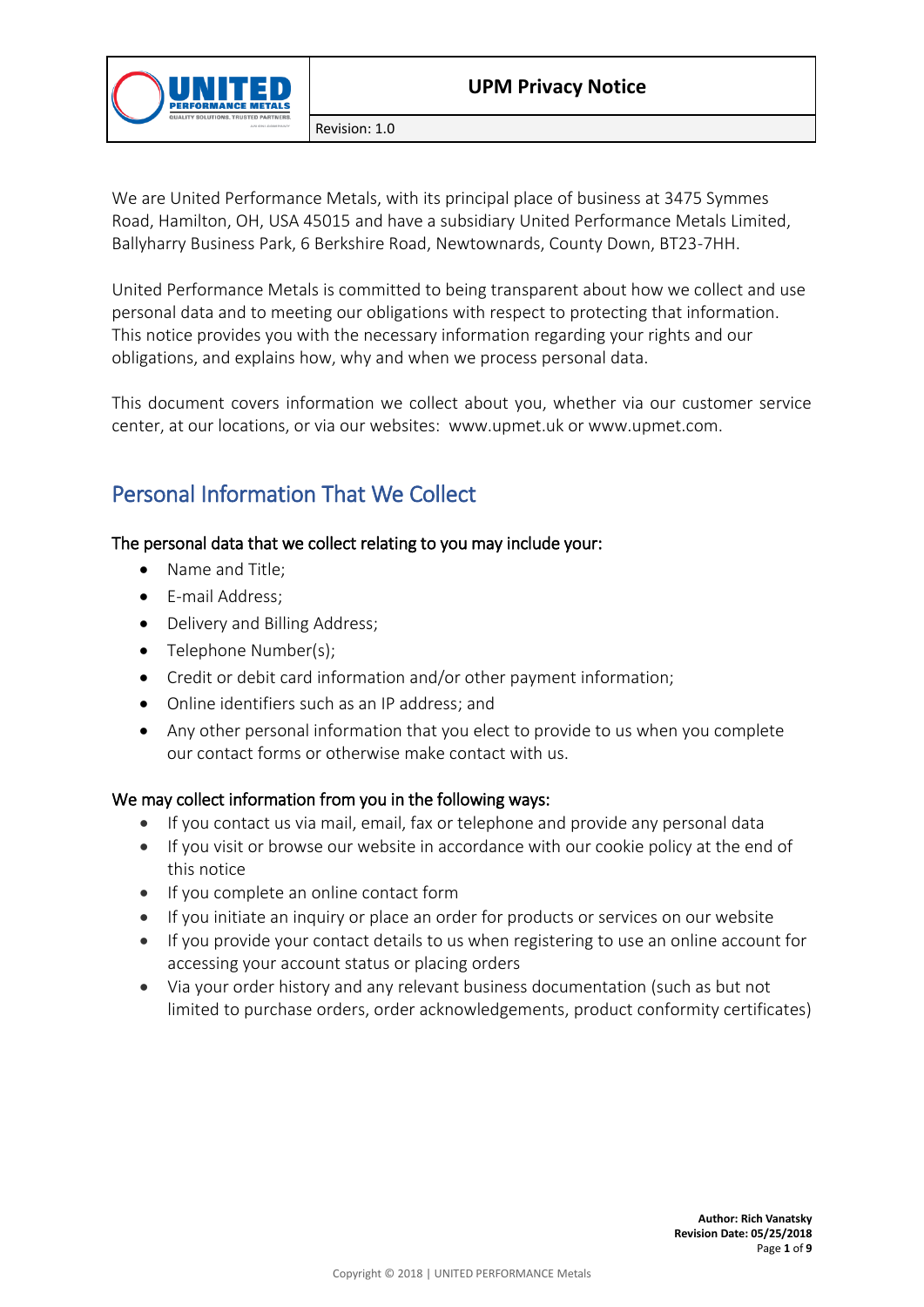

# How We Use The Information About You

We use your personal data as follows:

- To maintain our relationship with you whilst you are a customer;
- To provide you with our products and services process orders, manage your account, answer your inquiries and provide specific advice about our products and to obtain your feedback on our products and services;
- For invoicing and processing payments;
- For record keeping, internal reporting and research purposes;
- To notify you about quality issues or changes to our products or services;
- To decide on and notify you about changes to our products and services, including changes to prices and quantities;
- To address any complaints about our products or services, and to provide evidence in any dispute between you and us;
- For logistical purposes, including to plan and track deliveries of products;
- To personalize your repeated use of our website and improve your experience, or as we may deem otherwise necessary to support the operation of our websites;
- To obtain credit references, credit checks and for debt collection, fraud detection and prevention, and other risk management purposes;
- As required by applicable law.

We may also contact you for feedback on your use of our products, services or our website and may need to use your information to send important notices, such as updated document content where there have been regulation/law revisions or changes to our terms, conditions and policies.

United Performance Metals takes your privacy very seriously and will never disclose, share or sell your data without your consent; unless required to do so by law. We only retain your data for as long as is necessary and for the purpose(s) specified in this notice. We do not collect any information from anyone under 13 years of age and our website, products and services are all directed to people who are at least 13 years old or older.

Use of your personal data for any purpose other than as specified in this policy will only occur with your consent, which you are free to withdraw at any time. We may send you direct marketing in relation to our products and services, as long as this is in in line with any marketing preferences you have provided to us. Where applicable, if you have consented to us providing you with promotional offers and marketing, you are free to withdraw this consent at any time.

## Legal Basis for Processing

Our legal basis for processing your personal information includes: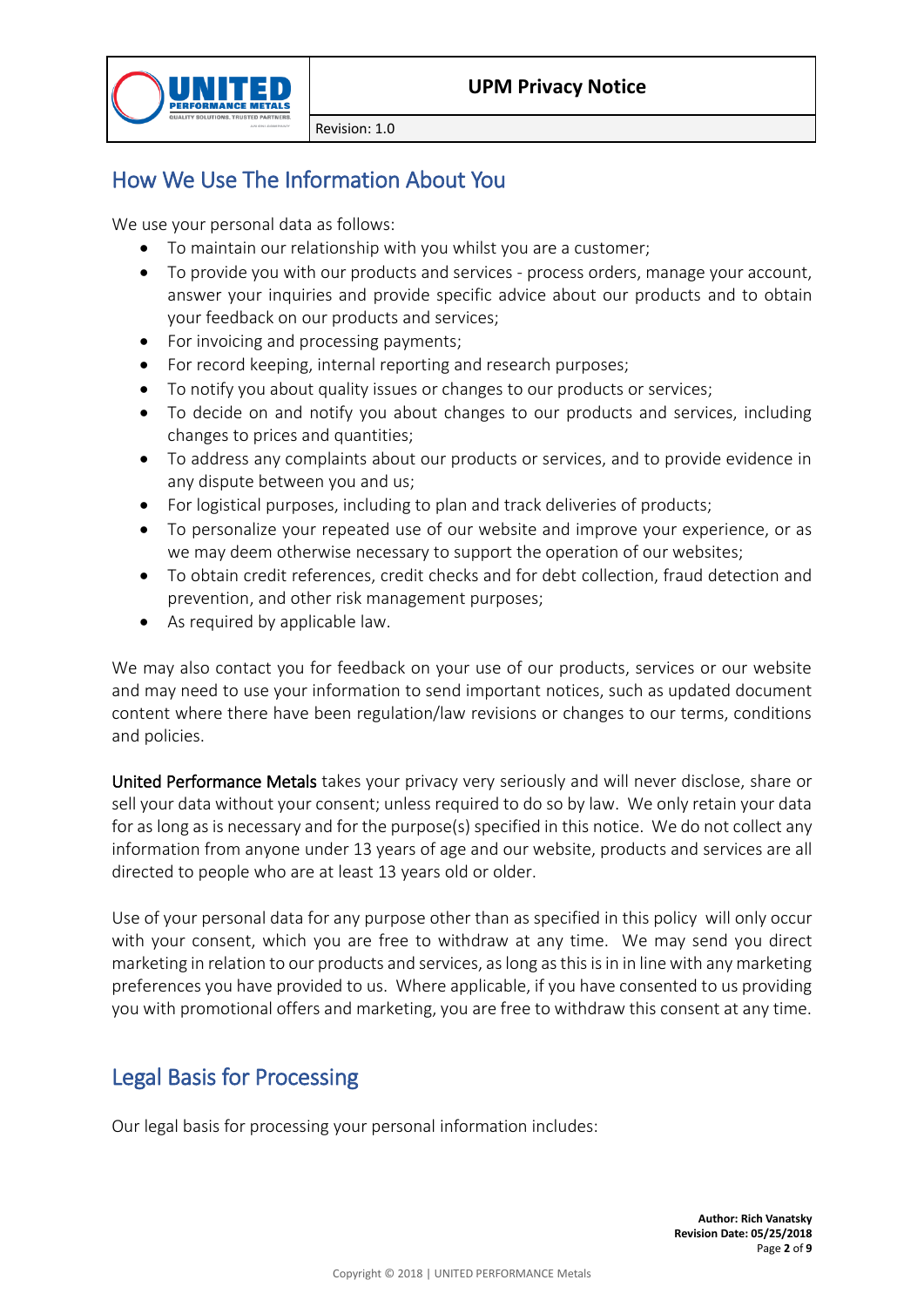

- Where you have provided us with consent, for direct marketing purposes;
- For the performance of our contract with you for goods or services, or to take steps prior to entering into a contract with you;
- To comply with our legal obligations, including in relation to government regulations, performing required checks or screenings, and to address complaints, investigations or litigation;
- Our legitimate interests in (i) managing your account and our relationship with your, communicating with you, and processing payments, (ii) operating our websites, (iii) our internal business purposes, including record keeping, data security, maintaining and ensuring the quality of our products and services, investigating and responding to complaints and inquiries, changing our pricing, debt collection, fraud detection and prevention, risk management and protecting our rights, property and safety.

# Sharing and Disclosing Your Personal Information

We may share your personal information with:

- third party provider(s) who provide the following types of services to us: marketing, market research, warehousing and logistics, software, recruitment and customer relationship management;
- third party providers who process payments made to us;
- third parties who serve as our sales agents or to perform services on our behalf, who are provided with access to certain customer account details in order to process sales or provide services on our behalf:
- third party advertising partners;
- credit reference agencies, debt collection agencies and lawyers when we carry out credit checks, to report on your payment performance and/or or seek to recover debts due to us;
- our accountants, auditors, lawyers or similar advisers when we ask them to provide us with professional advice;
- emergency services in the event that we need to report accidents or incidents or request emergency assistance;
- any Government Department, public body or other third party where we believe in good faith that the law requires this; in the interests of public health and safety;or in order to protect the rights, property, or safety of BOC, its employees or others;
- any other third parties, if authorised by you to do so.

All processors acting on our behalf only process your data in accordance with instructions from us and comply fully with this privacy notice, the data protection laws and any other appropriate confidentiality and security measures.

Your Rights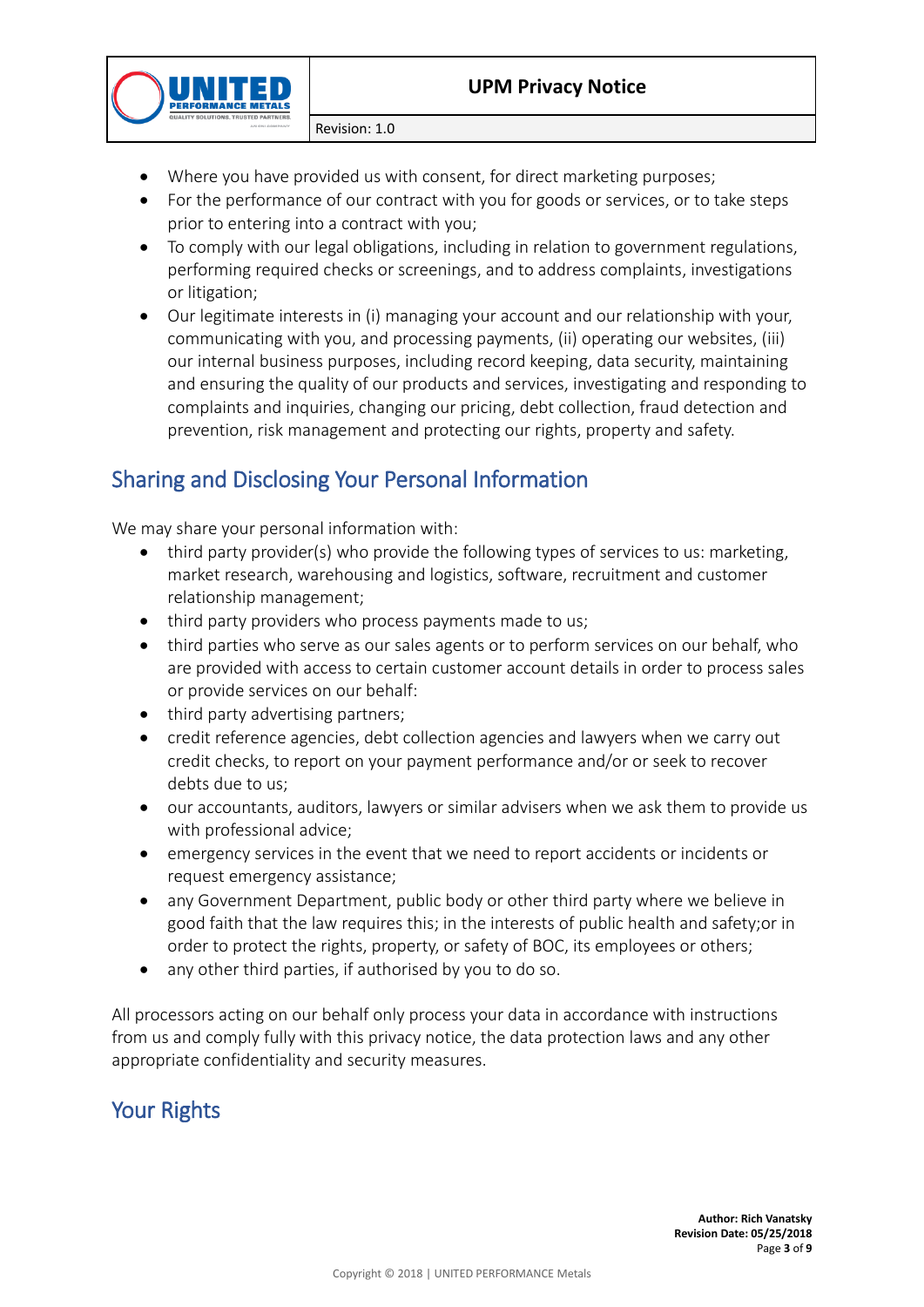

Please keep us informed if any of your personal information changes so that our records can be updated. We cannot be held responsible for any errors in your personal information in this regard unless you have notified us of the relevant change.

You have a number of statutory rights with respect to your personal data. Subject to certain conditions, and in certain circumstances, you have the right to:

- request access to your personal information you can access and receive a copy of the personal information we hold about you and check that we are lawfully processing it;
- request rectification of your personal information you may have any inaccurate or incomplete personal information we hold about you corrected;
- request the erasure of your personal information you can ask us to delete or remove your personal information where there's no compelling reason for its continued processing, e.g. it's no longer necessary in relation to the purpose for which it was originally collected;
- restrict the processing of your personal information this enables you to ask us to suspend the processing of your personal information;
- object to the processing of your personal information this enables you to ask us to stop processing your personal information where we are relying on the legitimate interests of the business as our legal basis for processing and there is something relating to your particular situation which makes you decide to object to processing on this ground;
- data portability this gives you the right to request the transfer of your personal information to another party so that you can reuse it across different services for your own purposes.

If you wish to exercise any of these rights, please contact the UPM Compliance Manager. Please note that the rights described above are not absolute, and some rights may be subject to exceptions or qualifications

We may need to request specific information from you in order to verify your identity and check your right to access the personal information or to exercise any of your other rights. This is a security measure to ensure that your personal information is not disclosed to any person who has no right to receive it.

In the limited circumstances where you have provided your consent to the processing of your personal information for a specific purpose, you have the right to withdraw your consent for that specific processing at any time. This will not, however, affect the lawfulness of processing based on your consent before its withdrawal. If you wish to withdraw your consent, please contact UPM's Compliance Manager. Once we have received notification that you have withdrawn your consent, we will no longer process your personal information for the purpose you originally agreed to, unless we have another legal basis for processing.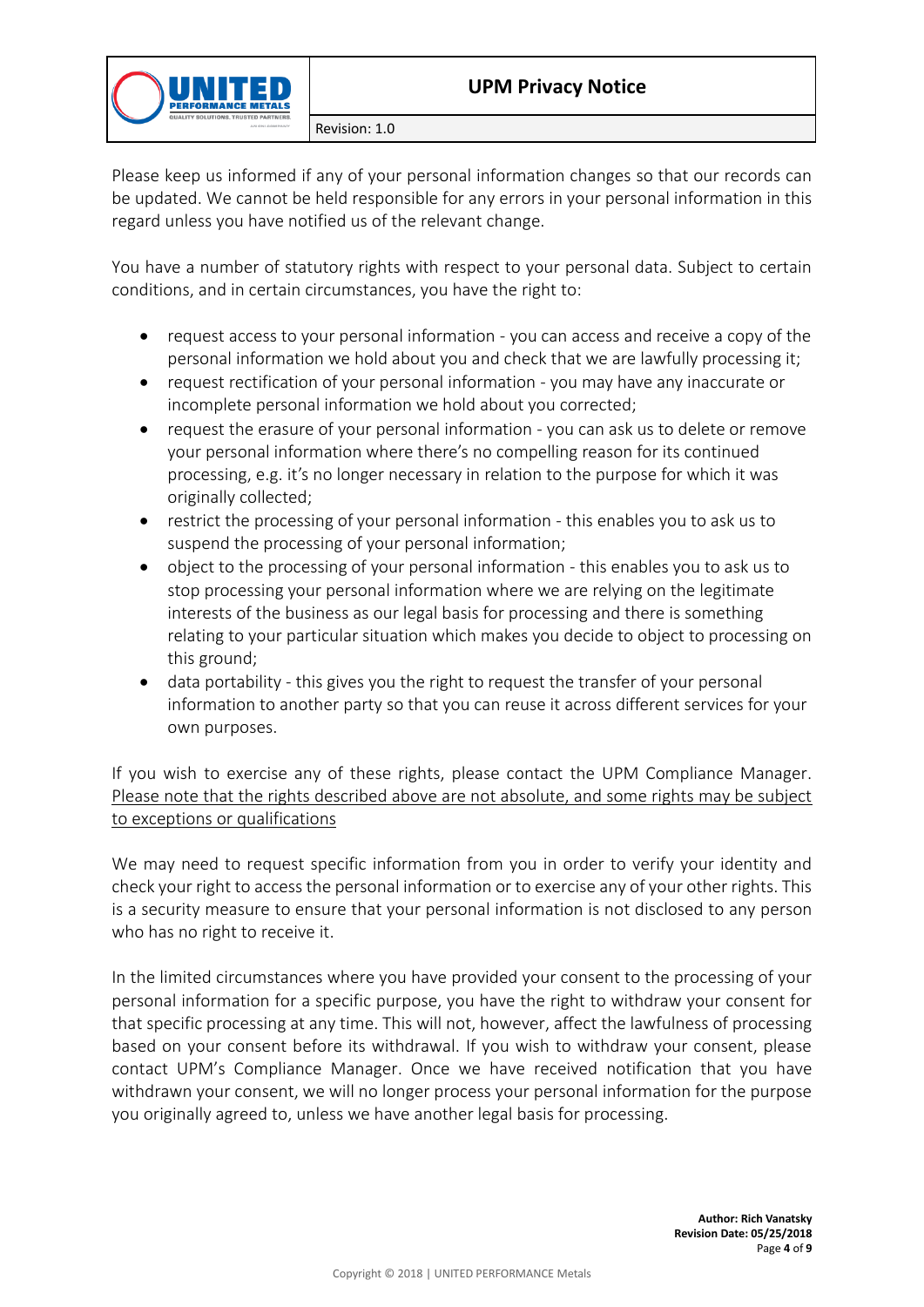

### Consent

If we are relying on consent for our legal basis for any processing, we will obtain your consent to positively opt-in prior to obtaining and processing your personal data and will clearly stipulate the type of data, the purpose for processing it and the ways in which it will be used. Records of consent will be kept and you have the right to withdraw consent at any time you choose.

## Safeguarding Measures

United Performance Metals takes your privacy seriously and takes every reasonable measure and precaution to protect and secure your personal data. We work hard to protect you and your information from unauthorised access, alteration, disclosure or destruction and have several layers of security measures in place, including (in line with our IT Security Policy):

### Manage the Network Perimeter

Measures are deployed to limit access to network ports, protocols and applications filtering and inspecting all traffic at the network perimeter to ensure that only traffic which is required to support the business is being exchanged. All inbound and outbound network connections are controlled and managed. Technical controls are deployed to scan for malware and other malicious content.

Firewalls are deployed to form a buffer zone between the untrusted external network and the internal network used by the business. The firewall rule is set to deny traffic by default and a whitelist is applied that only allows authorised protocols, ports and applications to communicate with authorised networks and network addresses. This measure reduces the company's exposure of ICT systems to network based attacks.

Antivirus and malware checking solutions are deployed to examine both inbound and outbound data at the perimeter in addition to antivirus and malware protection that is deployed on internal networks and on host systems.

### Protect the Internal Network

Measures are deployed to ensure that there is no direct network connectivity between internal systems and systems hosted on untrusted networks (such as the Internet), which limits the exposure of internal systems to network attacks from the Internet. Network traffic is monitored to detect and react to attempted or actual network intrusions.

## Transfers Outside the EU

Personal data in the European Union is protected by the General Data Protection Regulation (GDPR)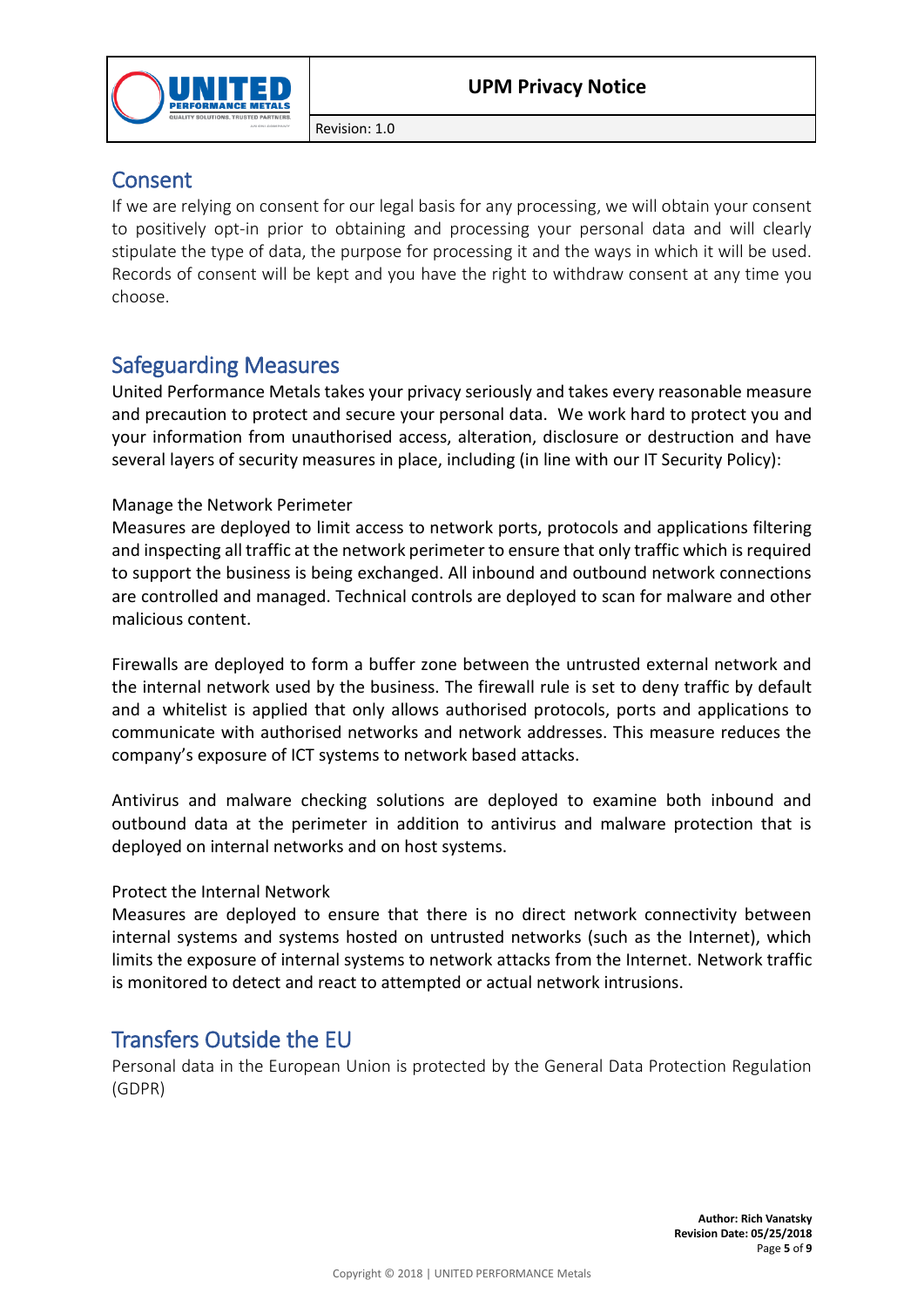

United Performance Metals transfers personal data outside of the EU for the below purposes:

- Authorising names and job titles that are contained within certificates of product conformity and that must accompany sold goods. Where we transfer personal information for the above reasons, we utilise the below safeguarding measures and mechanisms to ensure that your personal data is always safe and secure:
	- o restricted access
	- o IT authentication
	- o Firewalls
	- o anti-virus/malware

We may also utilise some products or services (or parts of them) that may be hosted/stored in non-EU countries. We ensure that, where your personal information is transferred to any country outside the European Economic Area, this is done using "model clauses" (standard contractual clauses which have been approved by the European Commission as providing adequate safeguards to enable personal data to be transferred outside the EEA) or other specific legally-approved safeguards.

### How Long We Keep Your Data

United Performance Metals retains personal information for as long as is necessary for the purposes for which the personal information was collected. We have strict review and retention policies in place to meet these obligations in line with legal requirements.

When determining the relevant retention periods, we will take into account factors including:

- legal obligation(s) under applicable law to retain data for a certain period of time;
- $\bullet$  statute of limitations under applicable law(s);
- (potential) disputes, and
- guidelines issued by relevant data protection authorities, and
- Retention policies from your contracts' quality system requirements, industry quality standards, and our UPM Quality Manual.

Otherwise, we securely erase your information once this is no longer needed.

Where you have consented to us using your details for direct marketing, we will keep such data until you notify us otherwise and/or withdraw your consent.

### Consequences of Not Providing Your Data

Where we are relying on statutory/contractual requirement as our legal basis for processing your data, you are not obligated to provide your personal information to United Performance Metals. However, as this information is required for us to provide you with our products/services and meet our business obligations, we may not be able to provide you with our products/services without it.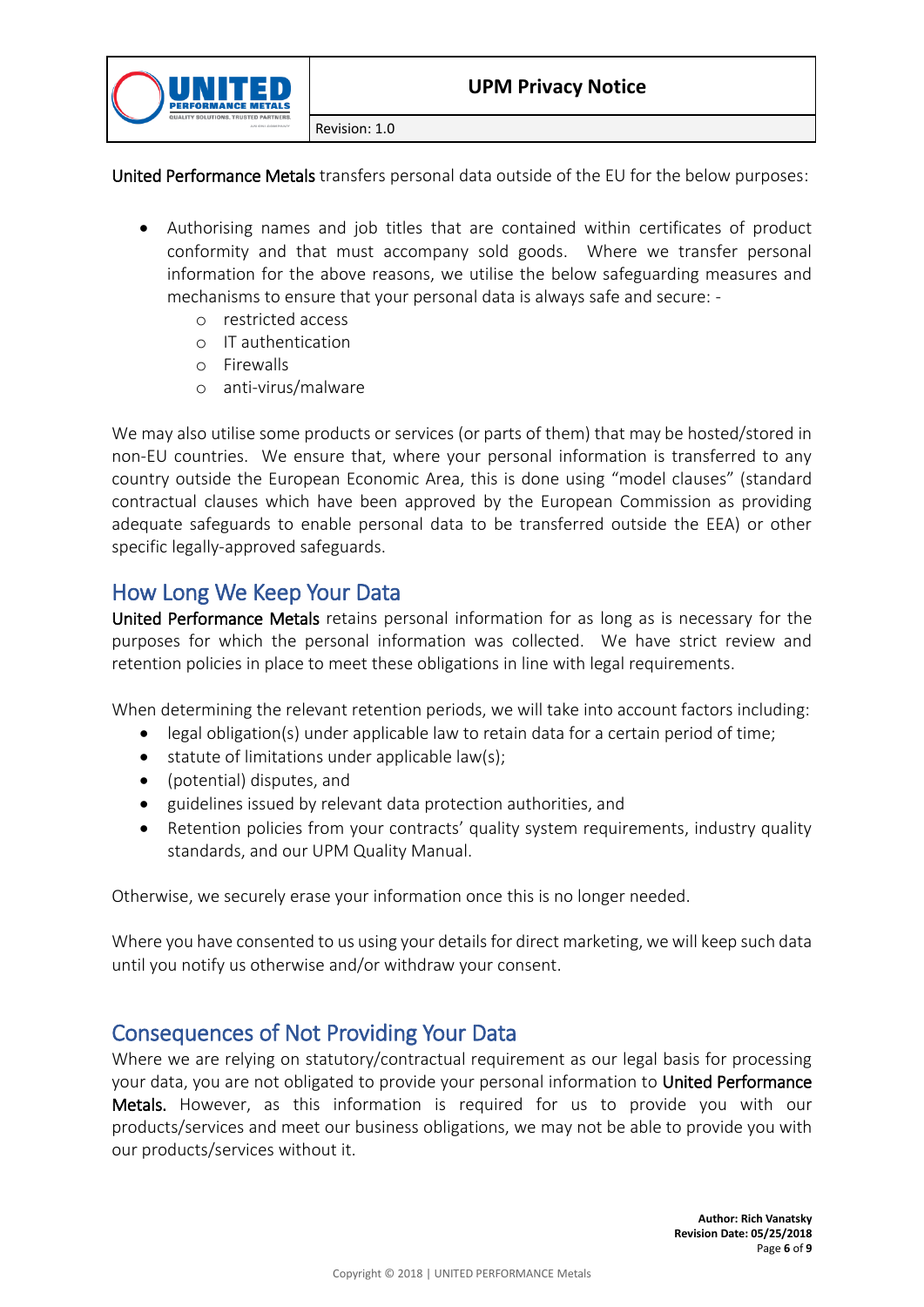

## Cookie Notice

Cookies are small files that a site or its service provider transfers to your computer's hard drive through your Web browser (if you allow) that enables the site's or service provider's systems to recognize your browser and capture and remember certain information. For instance, we use cookies to help us remember and process the items in your shopping cart. They are also used to help us understand your preferences based on previous or current site activity, which enables us to provide you with improved services.

#### We use cookies to:

Compile aggregate data about site traffic and site interactions in order to offer better site experiences and tools in the future. We may also use trusted third-party services that track this information on our behalf.

You can choose to have your computer warn you each time a cookie is being sent, or you can choose to turn off all cookies. You do this through your browser settings. Since each browser is a little different, look at your browser's Help Menu to learn the correct way to modify your cookies.

If you turn cookies off, some features will be disabled that may make your site experience more efficient, and your browser may not function properly. However, you will still be able to place orders.

### **Marketing**

#### Consent

Occasionally, United Performance Metals would like to contact you with the products, services, or promotions that we provide. If you consent to us using your contact details for this purpose, you have the right to modify or withdraw your consent at any time by using the optout/unsubscribe options or by contacting UNITED PERFORMANCE Metals directly.

#### Legitimate Interests

United Performance Metals will occasionally send you products, services, or promotions by email, SMS, or post that have been identified as being beneficial to our customers and in our interests. Such information will be relevant to you as a customer and is non-intrusive and you will always have the option to opt-out/unsubscribe at any time.

### Lodging A Complaint

United Performance Metals only processes your personal information in compliance with this privacy notice and in accordance with the relevant data protection laws. If, however, you wish to raise a complaint regarding the processing of your personal data or are unsatisfied with how we have handled your information, you have the right to lodge a complaint.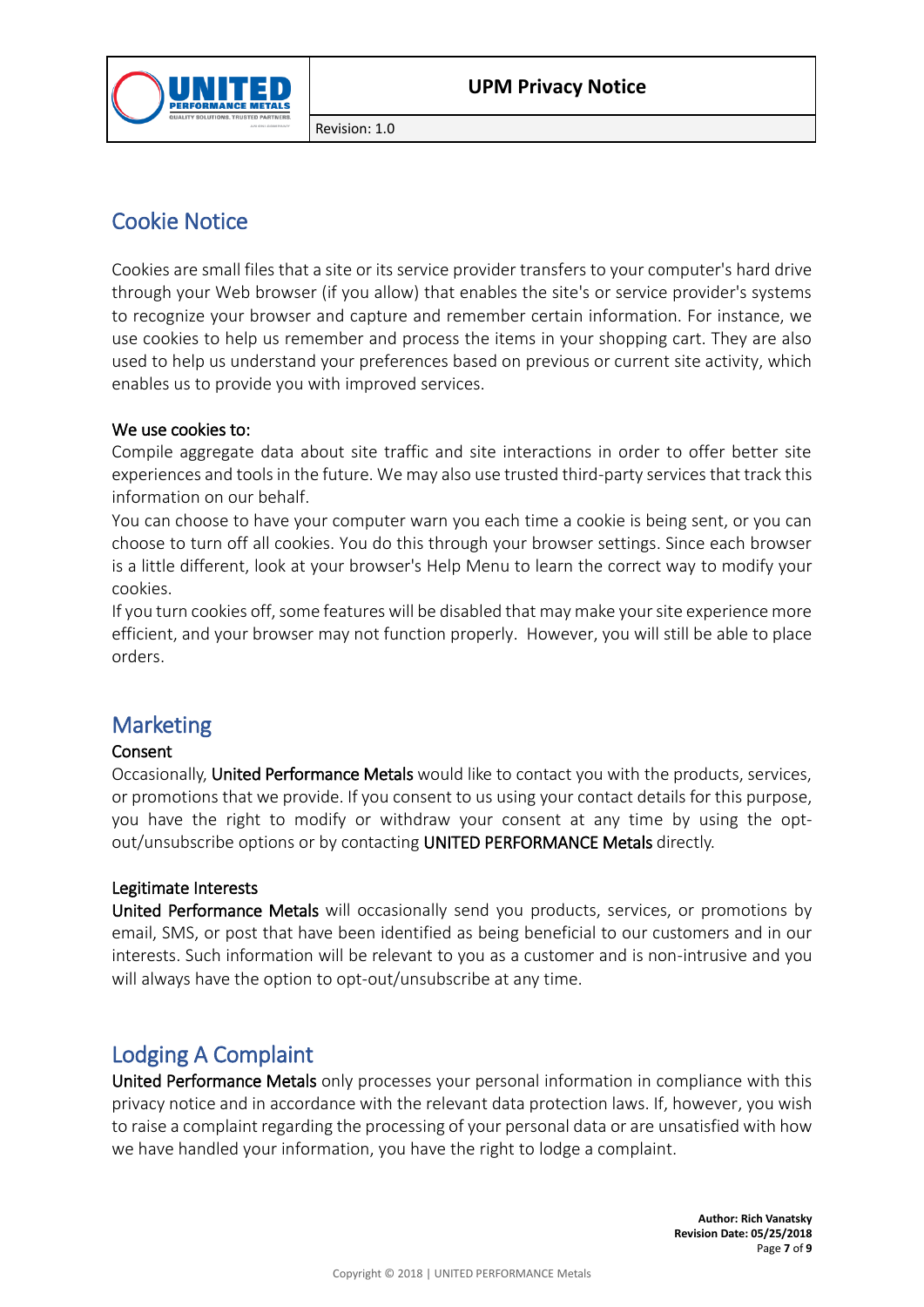

Any objections should be made in writing to:

Compliance Manager, Brad Butler United Performance Metals 3475 Symmes Road Hamilton, OH, USA 45015 bbutler@upmet.com

If you remain dissatisfied then you have the right to appeal directly to the Information Commissioner in the following countries for a decision.

| United Kingdom: | www.ico.org.uk               |
|-----------------|------------------------------|
| France:         | https://www.cnil.fr          |
| Poland:         | https://giodo.gov.pl         |
| Italy:          | http://www.garanteprivacy.it |

| <b>TABLE OF REVISIONS</b> |                  |               |                            |                       |                                               |                       |  |  |  |
|---------------------------|------------------|---------------|----------------------------|-----------------------|-----------------------------------------------|-----------------------|--|--|--|
| Revision<br><b>Number</b> | RevisionD<br>ate | Author        | Revised<br><b>Sections</b> | Change<br>Description | Review/ Approval of<br>suitability & adequacy | Date<br>_of<br>Review |  |  |  |
| 1.0                       | 04/25/2018       | Rich Vanatsky |                            | First revision        |                                               |                       |  |  |  |
|                           |                  |               |                            |                       |                                               |                       |  |  |  |
|                           |                  |               |                            |                       |                                               |                       |  |  |  |
|                           |                  |               |                            |                       |                                               |                       |  |  |  |
|                           |                  |               |                            |                       |                                               |                       |  |  |  |
|                           |                  |               |                            |                       |                                               |                       |  |  |  |

**Author: Rich Vanatsky Revision Date: 05/25/2018** Page **8** of **9**